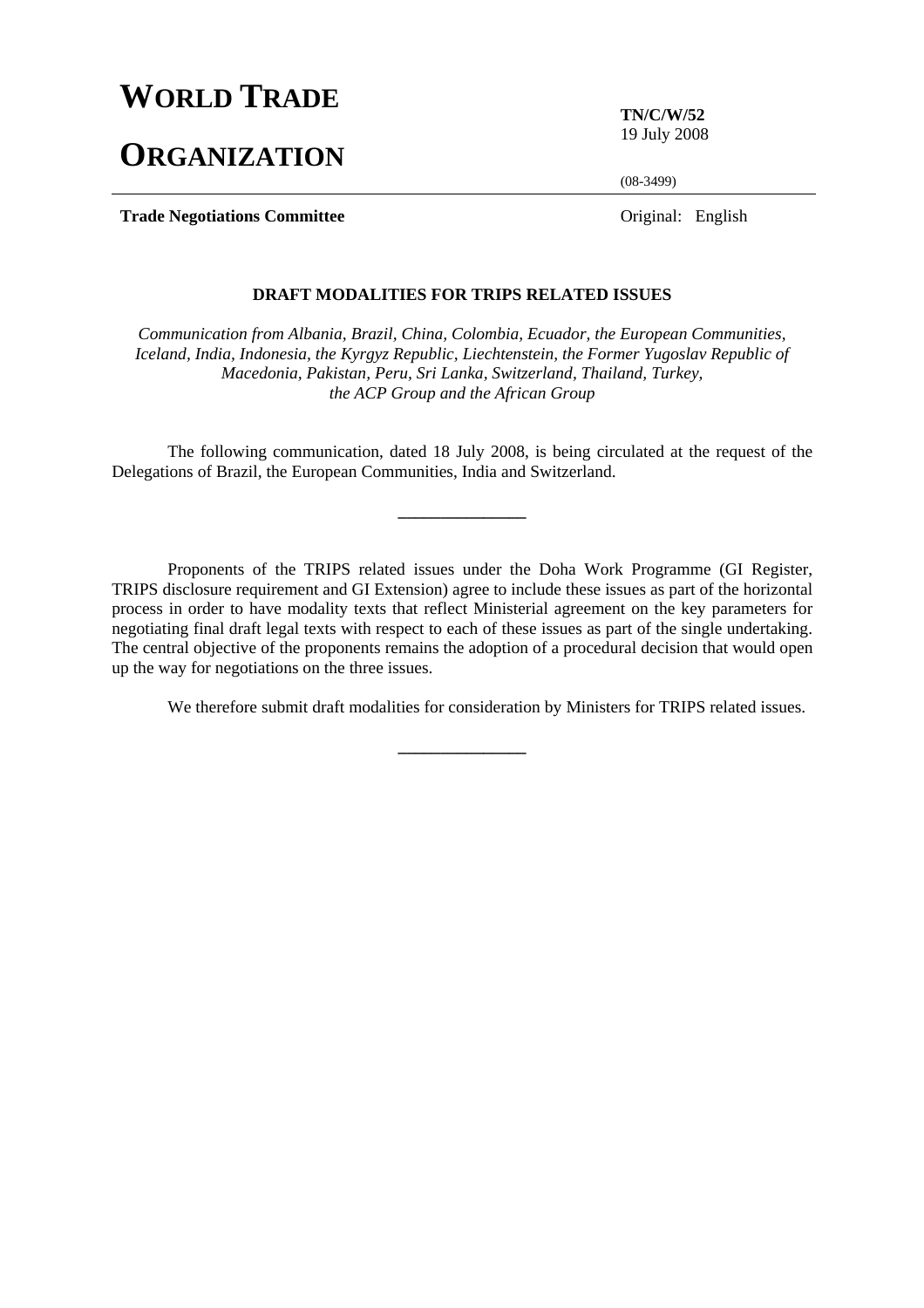TN/C/W/52 Page 2

## **ANNEX**

## **DRAFT MODALITIES FOR TRIPS RELATED ISSUES**

17 July 2008